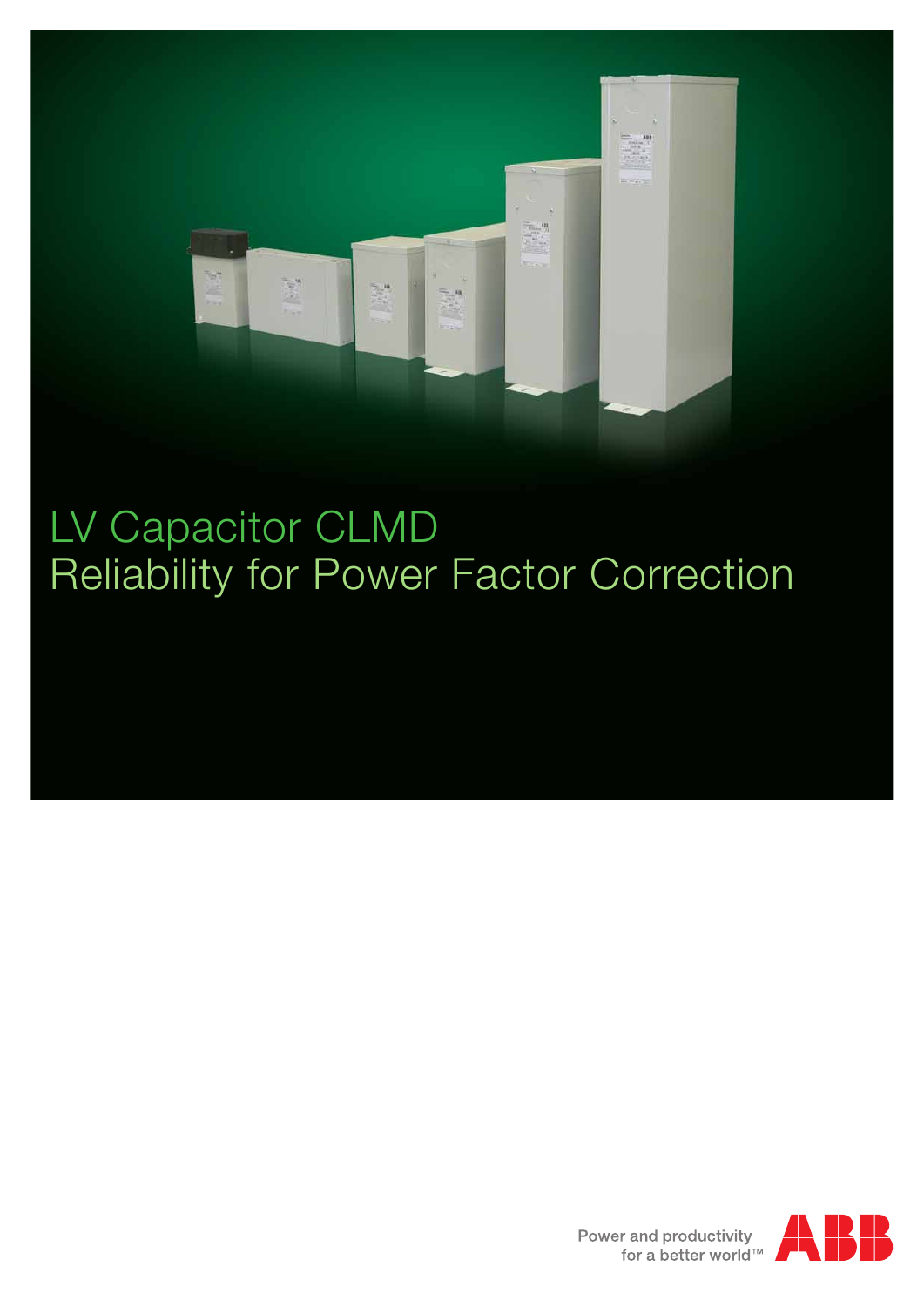### Reliability for power factor correction

### CLMD construction

- The CLMD capacitor consists of a number of wound elements made with a dielectric of metallized polypropylene film. These dry windings are provided with a sequential disconnector ensuring that each element can be reliably and selectively disconnected from the circuit at the end of its life.
- The capacitor elements receive a treatment under vacuum in order to ensure perfect electrical characteristics. Each winding is placed in a plastic case and encapsulated in thermo-setting resin in order to obtain a perfectly sealed element.
- The elements are placed inside a sheet steel box and connected in such a way as to supply the single or three-phase power at the required voltage and frequency.
- The sheet steel box is filled with inorganic, inert and fire proof granules in order to absorb the energy produced or to extinguish any flames in case of a possible defect at the end of an element's life. The CLMD is also provided with thermal equalizers to ensure effective heat dissipation.

#### High performance in-house metallized film

ABB's completely integrated manufacturing process has resulted in the development of the special ABB high-performance film of which all ABB LV capacitors benefit:

- high breakdown strength
- excellent peak current handling capability
- high capacitance stability
- optimal self healing design
- long life



Capacitor element Capacitor element CLMD 33S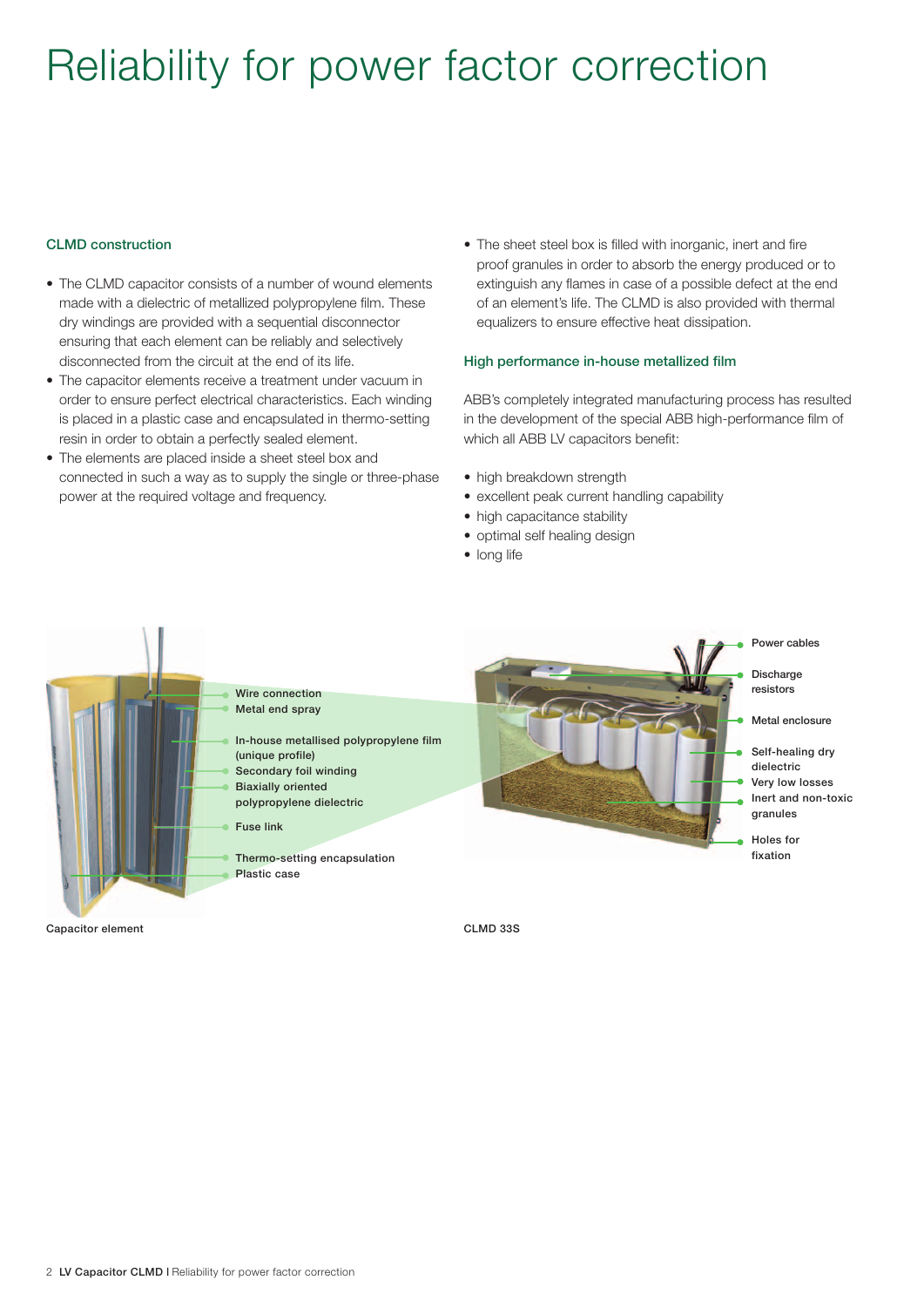### Reliable and safe

#### Dry type design

The CLMD has a dry type dielectric and therefore cannot give any risk of leakage or pollution of the environment.

#### Very low losses

Dielectric losses are less than 0.2 Watt per kvar. Total losses, including discharge resistors, are less than 0.5 Watt per kvar

#### Long life - Self-healing

In the event of a fault developing in the dielectric of the capacitor, the metallized electrode adjacent to the fault is immediately vaporized, thus insolating the fault. The capacitor then continues normal operation.

#### Fire protection

All capacitor elements within the CLMD capacitor are surrounded by vermiculite which is an inorganic, inert, fire proof and non toxic granular material. In the event of any failure the vermiculite absorbs safely the energy produced within the capacitor box and extinguishes any possible flames.

### Unique protection system

A unique Sequential Protection System ensures that each individual element can be disconnected from the circuit at the end  $of$  ite life.

### Easy to install - Light weight

The CLMD capacitor is very lightweight and therefore presents no handling difficulties during installation.

#### **High reliability**

The CLMD capacitor complies with the requirements of IEC 831- 1 & 2. The use of robust terminals removes the risk of damage during installation and reduces maintenance requirements.

### **Security**

Thermal equalizers are fitted to surround each capacitor element and provide effective heat dissipation. The CLMD capacitor is equipped with discharge resistors.

### ISO 9001

Our ISO 9001 Quality System registration provides the strongest assurance of our product quality.

### ISO 14001

The CLMD capacitor has a dry type dielectric and is free from liquids or other impregnating agents. It has been designed for environmentally friendly manufacturing. Our ISO 14001 certification guarantees our commitment to the environment.

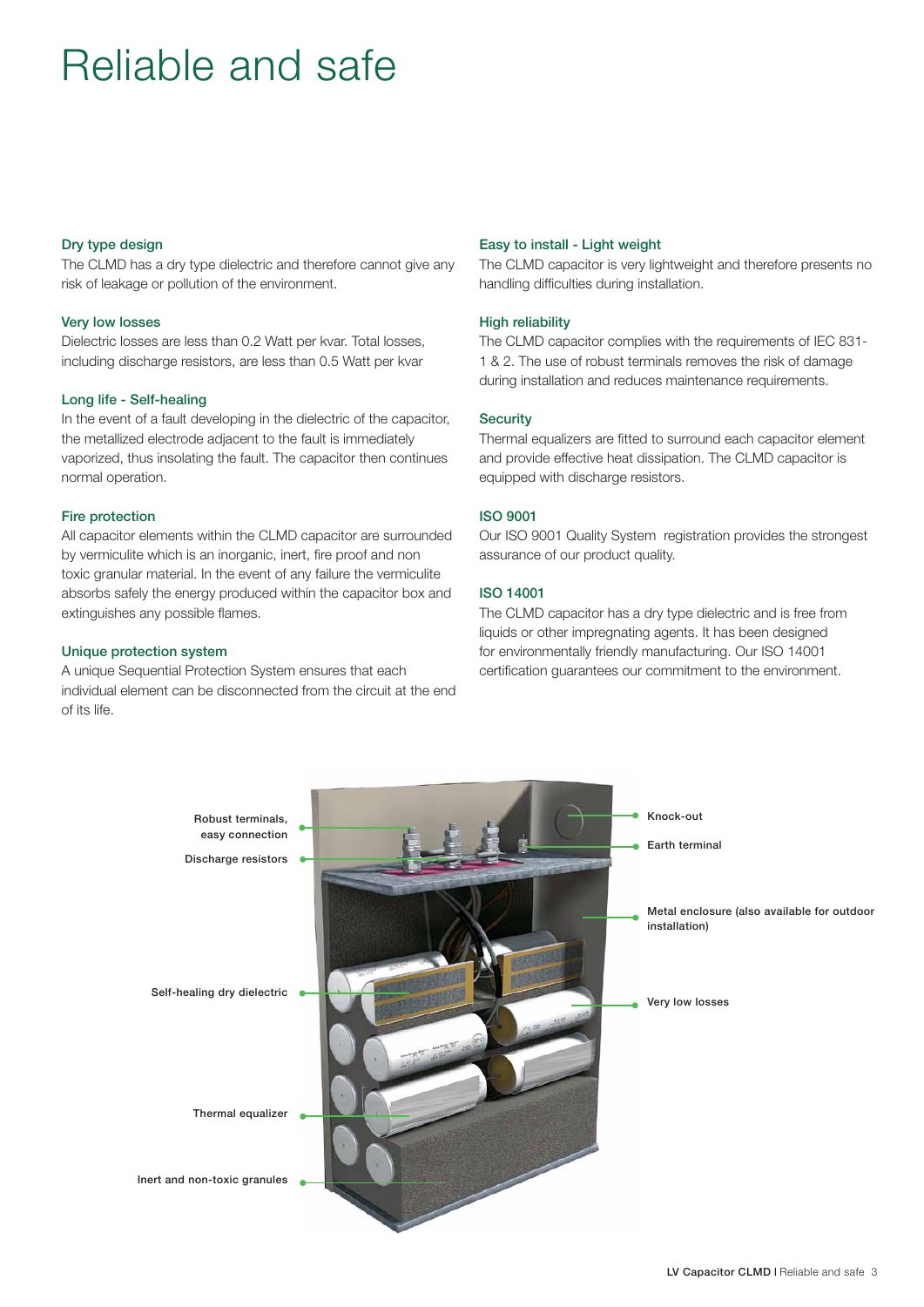### A comprehensive range

### CLMD 43, 53, 63 & 83

The CLMD capacitor unit is designed in such a way to give the highest level of reliability, safety, performance and power all in a robust and compact fashion.

Modular - CLMD 13 The CLMD 13 is designed to make an easy parallel connection of capacitor units.

The CLMD 13 is the ideal basic unit for a modular system.

#### Compact - CLMD 33S

The CLMD 33S is intended for use in capacitor banks.

It offers high power density and small dimensions.

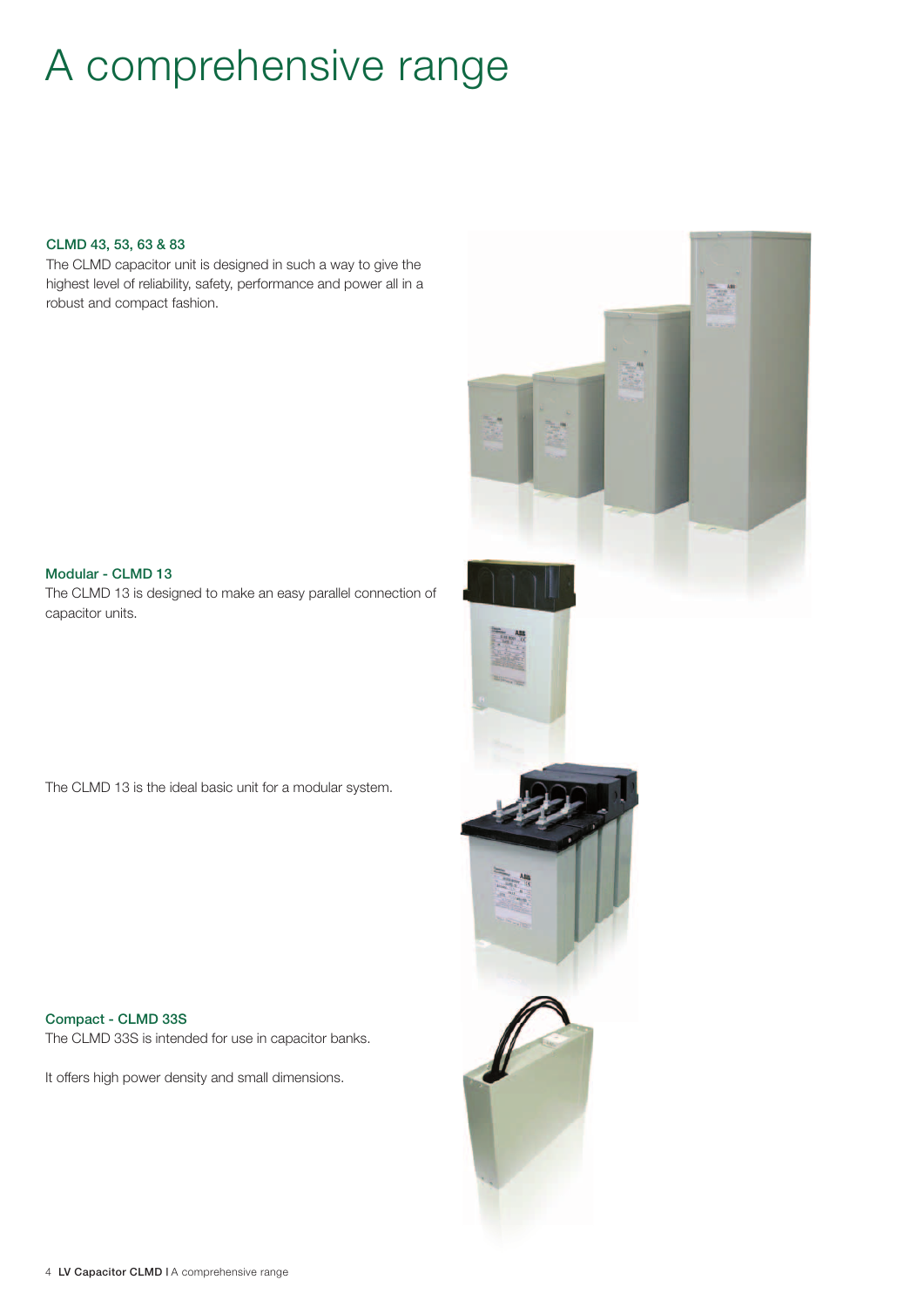### Technical specifications

| Voltage range                      | From 220 to 1000 V.                                                                                                 |  |  |  |
|------------------------------------|---------------------------------------------------------------------------------------------------------------------|--|--|--|
| Frequency                          | 50 and 60 Hz.                                                                                                       |  |  |  |
| Connection                         | Three-phase as standard construction (single-phase on request).                                                     |  |  |  |
| Discharge resistors                | Permanently connected built-in discharge resistors are sized to ensure safe discharge of the capacitor to less than |  |  |  |
|                                    | 50V in 1 minute after a switch off.                                                                                 |  |  |  |
|                                    | Minimum time between disconnection and re-energization: 40 seconds.                                                 |  |  |  |
| <b>Terminals</b>                   | CLMD13: three M6 terminals.                                                                                         |  |  |  |
|                                    | CLMD33S: three cable outputs (6, 10, 16 mm <sup>2</sup> ), 50 cm long.                                              |  |  |  |
|                                    | CLMD43-53-63-83: with threaded rods M6, 8, 10 or 12 according to the power of the capacitor.                        |  |  |  |
| Earth                              | CLMD13-33S: earth connection on the enclosure fixation.                                                             |  |  |  |
|                                    | CLMD43-53-63-83; a M8 terminal is included under the cover.                                                         |  |  |  |
| Cable input                        | By a knock out:                                                                                                     |  |  |  |
|                                    | CLMD13: 22.5 mm.                                                                                                    |  |  |  |
|                                    | CLMD33S: 500 mm                                                                                                     |  |  |  |
|                                    | CLMD43-53: 37 mm.                                                                                                   |  |  |  |
|                                    | CLMD63-83: 47 mm.                                                                                                   |  |  |  |
| Case material                      | Zinc electroplated mild steel.                                                                                      |  |  |  |
| Color                              | Beige RAL 7032.                                                                                                     |  |  |  |
| <b>Fixing</b>                      | CLMD13: with two slots, diameter 6.5 mm (suitable fixing for assembly in module).                                   |  |  |  |
|                                    | CLMD33S: with eight fixation holes, diameter 5.4 mm.                                                                |  |  |  |
|                                    | CLMD43-53-63-83: with two slots 26 X 12 mm.                                                                         |  |  |  |
| <b>Execution</b>                   | Indoor (outdoor on request).                                                                                        |  |  |  |
| <b>Protection</b>                  | CLMD13-43-53-63-83: IP 42 (IP 54 on request).                                                                       |  |  |  |
|                                    | CLMD33S: IP40.                                                                                                      |  |  |  |
| Maximum ambient temperature        | Class "D" (+55°C) according to IEC 60831.                                                                           |  |  |  |
| Minimum ambient temperature        | Indoor type: -25°C.                                                                                                 |  |  |  |
|                                    | Outdoor type: -40°C.                                                                                                |  |  |  |
| Minimum distance between units     | CLMD13-33S: 20 mm (25 mm for units > 30 kvar).                                                                      |  |  |  |
|                                    | CLMD43-53-63-83: 50 mm.                                                                                             |  |  |  |
| Minimum distance between units     | CLMD13-33: 20 mm (25 mm for units > 30 kvar).                                                                       |  |  |  |
| and wall                           | CLMD43-53-63-83: 50 mm.                                                                                             |  |  |  |
|                                    | <b>Losses (discharge resistors included)</b> $= 0.5$ Watt/kvar for 380 V rated voltage and above.                   |  |  |  |
| Tolerance on capacitance           | $0\% + 10\%$ .                                                                                                      |  |  |  |
| <b>Voltage test</b>                | Between terminals: 2.15 Un for 10 seconds.                                                                          |  |  |  |
|                                    | Between terminals and earth: 3 kV for 10 seconds for UN < 500 V and 4 kV for 10 seconds for UN > 500 V.             |  |  |  |
| Lightning impulse voltage test     | CLMD13-43-53-63-83: 15kV.                                                                                           |  |  |  |
|                                    | CLMD33S: 8kV.                                                                                                       |  |  |  |
| The acceptable overloads are those | Overvoltage tolerance: 10% max. at intervals.                                                                       |  |  |  |
| specified in IEC 831-1&2           | Overcurrent tolerance: 30% permanently.                                                                             |  |  |  |
|                                    | Maximum overload: stable operation at 135% of the nominal rating (generated by overvoltages and harmonics).         |  |  |  |

Important: the installation of capacitors on networks disturbed by harmonics may require special precautions, especially when there is a risk of resonance.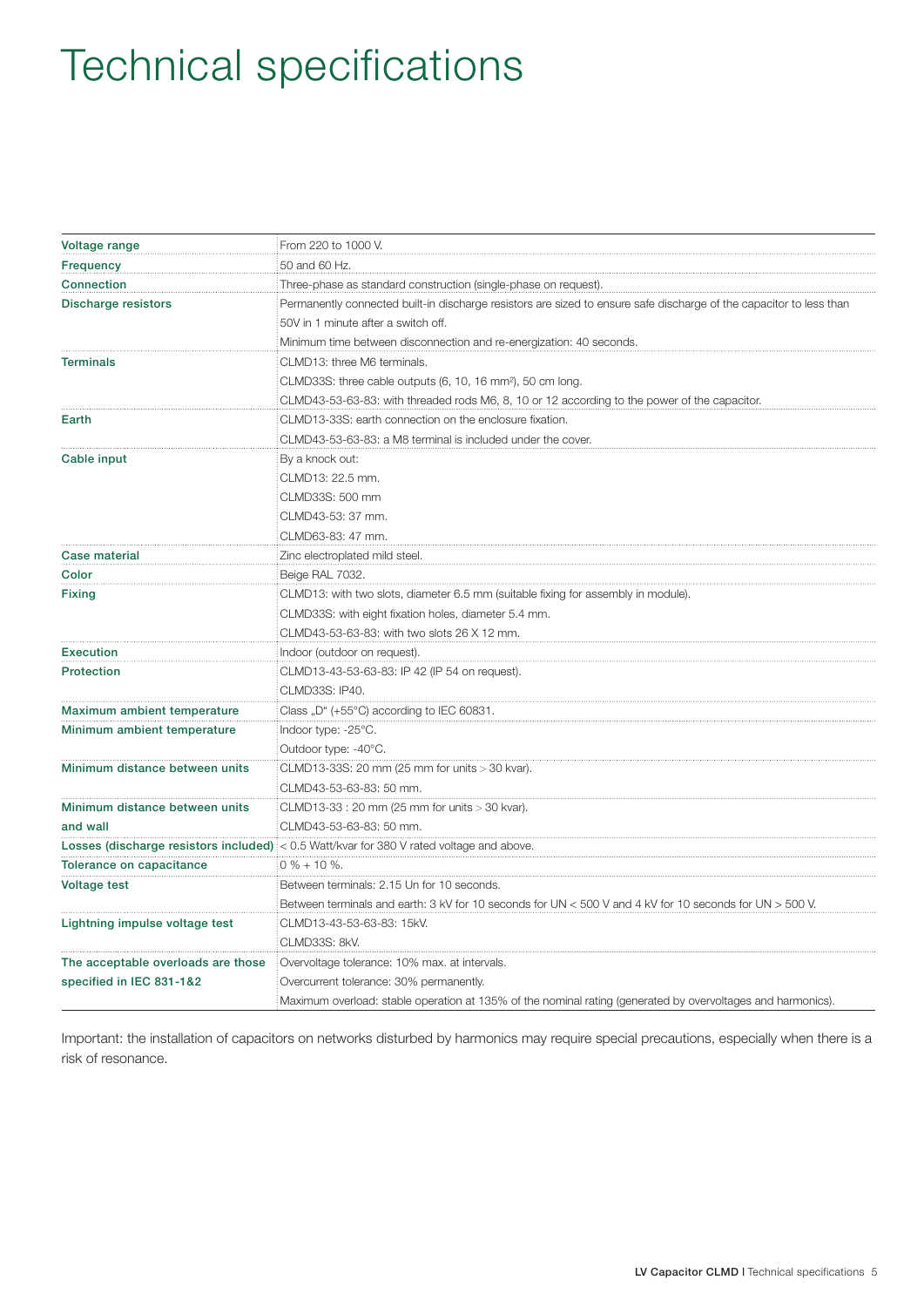### Dimensions





# $80$ Ñ  $\frac{80}{100}$  $\vdash$

CLMD 13 CLMD 13



| <b>Type</b>        | $H \, (mm)$ |       |      | $ L1$ (mm) $ L2$ (mm) $ L3$ (mm) $ D $ |     | . (mm) |
|--------------------|-------------|-------|------|----------------------------------------|-----|--------|
| CLMD43             | :275        | :266  | 180  | 226                                    | 152 | :37    |
| CLMD 53            | :310        | : 436 | :350 | :396                                   | 152 | :37    |
| CLMD <sub>63</sub> | : 485       | : 436 | :350 | :396                                   | 152 | :47    |
| CLMD <sub>83</sub> | :670        | 436   | 1350 | :396                                   | 152 | : 47   |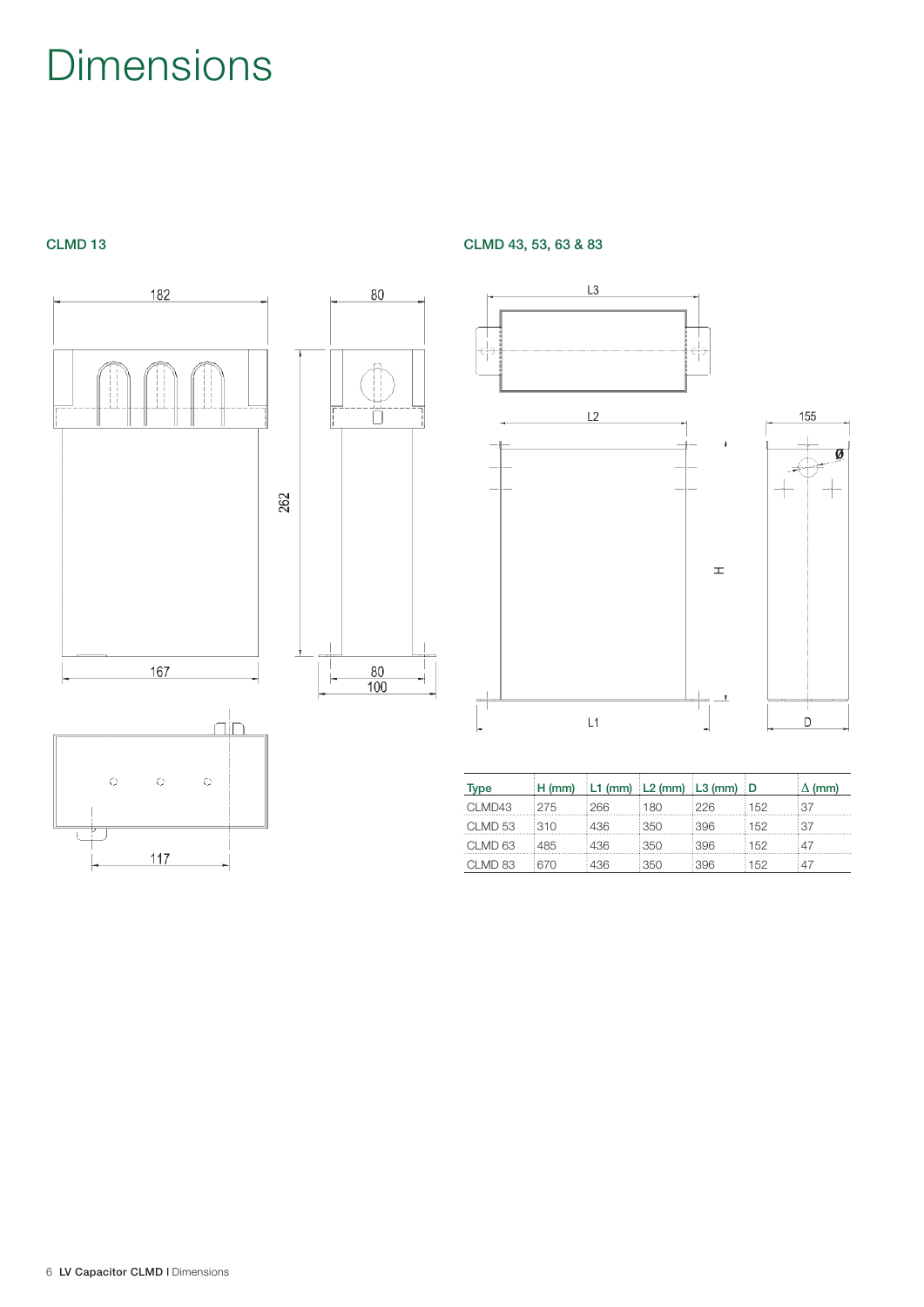

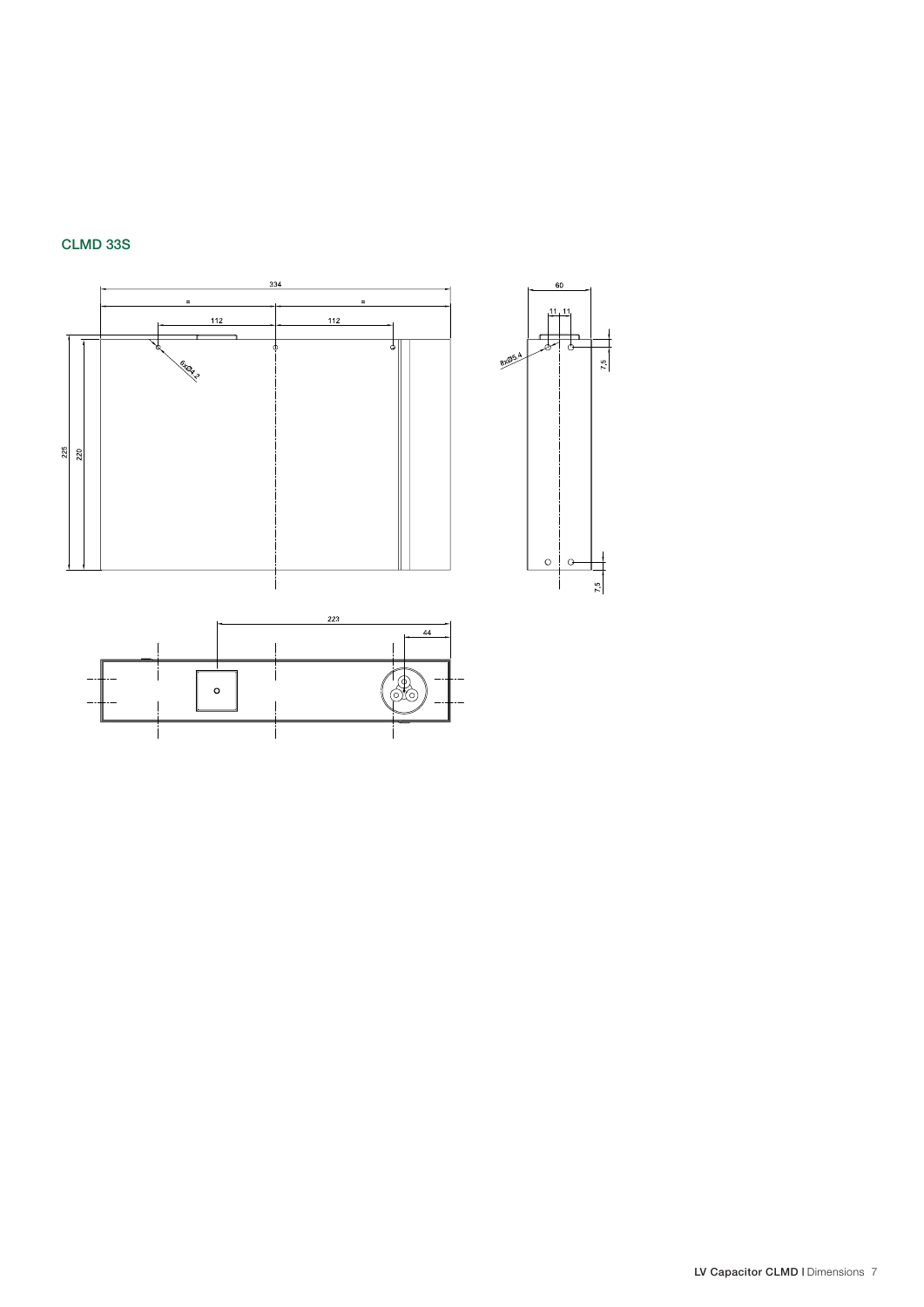## Range - 50 Hz

### CLMD13, 43, 53, 63 & 83

| <b>Network</b><br>voltage | Type               | Power<br>[kvar] | Power<br>[kvar] | Article number for<br>ordering |
|---------------------------|--------------------|-----------------|-----------------|--------------------------------|
|                           |                    | 250V            | 230V            |                                |
| 250V/230V                 | CLMD13             | 3.3             | 2.8             | 2GCA281318A0030                |
|                           | CLMD13             | 6.5             | 5.5             | 2GCA281319A0030                |
|                           | CLMD13             | 9.5             | 8.0             | 2GCA281320A0030                |
|                           | CLMD43             | 13.0            | 11.0            | 2GCA281321A0030                |
|                           | CLMD43             | 19.0            | 16.0            | 2GCA280953A0030                |
|                           | CLMD53             | 28.0            | 24.0            | 2GCA280954A0030                |
|                           | CLMD53             | 38.0            | 32.0            | 2GCA280955A0030                |
|                           | CLMD63             | 47.0            | 40.0            | 2GCA280956A0030                |
|                           | CLMD63             | 57.0            | 48.0            | 2GCA280957A0030                |
|                           | CLMD63             | 66.0            | 56.0            | 2GCA280958A0030                |
|                           |                    | 415V            | 400V            |                                |
| 415V/400V                 | CLMD13             | 2.7             | 2.5             | 2GCA280554A0030                |
|                           | CLMD13             | 6.0             | 5.5             | 2GCA280555A0030                |
|                           | CLMD13             | 7.2             | 6.7             | 2GCA281533A0030                |
|                           | CLMD13             | 11.0            | 10.0            | 2GCA280556A0030                |
|                           | CLMD13             | 13.5            | 12.5            | 2GCA280557A0030                |
|                           | CLMD13             | 16.0            | 15.0            | 2GCA280558A0030                |
|                           | CLMD13             | 18.0            | 16.6            | 2GCA280559A0030                |
|                           | CLMD43             | 22.0            | 20.0            | 2GCA280960A0030                |
|                           | CLMD43             |                 |                 |                                |
|                           |                    | 27.0            | 25.0            | 2GCA280774A0030                |
|                           | CLMD43             | 32.0            | 30.0            | 2GCA280961A0030                |
|                           | CLMD53             | 37.5            | 35.0            | 2GCA280730A0030                |
|                           | CLMD53             | 43.0            | 40.0            | 2GCA280776A0030                |
|                           | CLMD53             | 50.0            | 45.0            | 2GCA280777A0030                |
|                           | CLMD63             | 54.0            | 50.0            | 2GCA280729A0030                |
|                           | CLMD63             | 65.0            | 60.0            | 2GCA280982A0030                |
|                           | CLMD63             | 75.0            | 70.0            | 2GCA280780A0030                |
|                           | CLMD63             | 86.0            | 80.0            | 2GCA280781A0030                |
|                           | CLMD83             | 110.0           | 100.0           | 2GCA280731A0030                |
|                           | CLMD83             | 130.0           | 120.0           | 2GCA281094A0030                |
| 440V                      | CLMD13             | 5.0             |                 | 2GCA280560A0030                |
|                           | CLMD13             | 10.0            |                 | 2GCA280561A0030                |
|                           | CLMD13             | 12.0            |                 | 2GCA280562A0030                |
|                           | CLMD <sub>13</sub> | 14.0            |                 | 2GCA280563A0030                |
|                           | CLMD43             | 20.0            |                 | 2GCA280785A0030                |
|                           | CLMD43             | 25.0            |                 | 2GCA280744A0030                |
|                           | CLMD53             | 30.0            |                 | 2GCA280789A0030                |
|                           | CLMD53             | 35.0            |                 | 2GCA280790A0030                |
|                           | CLMD53             | 40.0            |                 | 2GCA280792A0030                |
|                           | CLMD53             | 50.0            |                 | 2GCA280794A0030                |
|                           | CLMD63             | 60.0            |                 | 2GCA280796A0030                |
|                           | CLMD63             | 70.0            |                 | 2GCA280797A0030                |
|                           | CLMD63             | 80.0            |                 | 2GCA280798A0030                |
|                           | CLMD83             | 90.0            |                 | 2GCA280799A0030                |
|                           | CLMD83             | 100.0           |                 | 2GCA280800A0030                |

| <b>Network</b> | <b>Type</b> | Power        | <b>Power</b> | Article number for |
|----------------|-------------|--------------|--------------|--------------------|
| voltage        |             | [kvar]       | [kvar]       | ordering           |
| 460V           | CLMD43      | 15.0         |              | 2GCA280803A0030    |
|                | CLMD43      | 23.0         |              | 2GCA280804A0030    |
|                | CLMD53      | 35.0         |              | 2GCA280805A0030    |
|                | CLMD53      | 45.0         |              | 2GCA280806A0030    |
|                | CLMD63      | 57.0         |              | 2GCA280807A0030    |
|                | CLMD63      | 70.0         |              | 2GCA280808A0030    |
|                | CLMD63      | 80.0         |              | 2GCA280810A0030    |
|                | CLMD83      | 90.0         |              | 2GCA280811A0030    |
|                | CLMD83      | 100.0        |              | 2GCA280812A0030    |
|                |             | 525 V        | 500 V        |                    |
| 525V/500V      | CLMD13      | 10.0         | 9.0          | 2GCA280842A0030    |
|                | CLMD43      | 20.0         | 18.0         | 2GCA280852A0030    |
|                | CLMD43      | 30.0         | 27.0         | 2GCA280854A0030    |
|                | CLMD53      | 40.0         | 36.0         | 2GCA280855A0030    |
|                | CLMD53      | 50.0         | 45.0         | 2GCA285290A0030    |
|                | CLMD63      | 60.0         | 54.0         | 2GCA280860A0030    |
|                | CLMD63      | 80.0         | 73.0         | 2GCA280864A0030    |
|                | CLMD63      | 90.0         | 81.6         | 2GCA285299A0030    |
|                | CLMD83      | 100.0        | 91.0         | 2GCA280865A0030    |
|                | CLMD83      | 120.0        | 109.0        | 2GCA280866A0030    |
| 550V           | CLMD13      | 10.0         |              | 2GCA280566A0030    |
|                | CLMD43      | 21.0         |              | 2GCA280876A0030    |
|                | CLMD53      | 32.0         |              | 2GCA280877A0030    |
|                | CLMD53      | 42.0         |              | 2GCA280878A0030    |
|                | CLMD63      | 53.0         |              | 2GCA280879A0030    |
|                | CLMD63      | 74.0         |              | 2GCA280880A0030    |
|                | CLMD63      | 84.0         |              | 2GCA280881A0030    |
|                | CLMD83      | 95.0         |              | 2GCA280882A0030    |
|                | CLMD83      | 105.0        |              | 2GCA280883A0030    |
| 600V           | CLMD13      | 12.5         |              | 2GCA280884A0030    |
|                | CLMD43      | 25.0         |              | 2GCA280886A0030    |
|                | CLMD53      | 37.5         |              | 2GCA280887A0030    |
|                | CLMD53      | 50.0         |              | 2GCA280888A0030    |
|                | CLMD63      | 62.0         |              | 2GCA280889A0030    |
|                | CLMD63      |              |              | 2GCA280890A0030    |
|                | CLMD63      | 75.0<br>85.0 |              | 2GCA280891A0030    |
|                |             |              |              |                    |
|                | CLMD83      | 100.0        |              | 2GCA280892A0030    |
|                | CLMD83      | 112.0        |              | 2GCA281220A0030    |
| 660V           | CLMD13      | 5.0          |              | 2GCA280567A0030    |
|                | CLMD13      | 10.0         |              | 2GCA280568A0030    |
|                | CLMD13      | 15.0         |              | 2GCA280569A0030    |
|                | CLMD43      | 21.0         |              | 2GCA280914A0030    |
|                | CLMD53      | 32.0         |              | 2GCA280915A0030    |
|                | CLMD53      | 42.0         |              | 2GCA280916A0030    |
|                | CLMD53      | 53.0         |              | 2GCA280917A0030    |
|                | CLMD83      | 74.0         |              | 2GCA280818A0030    |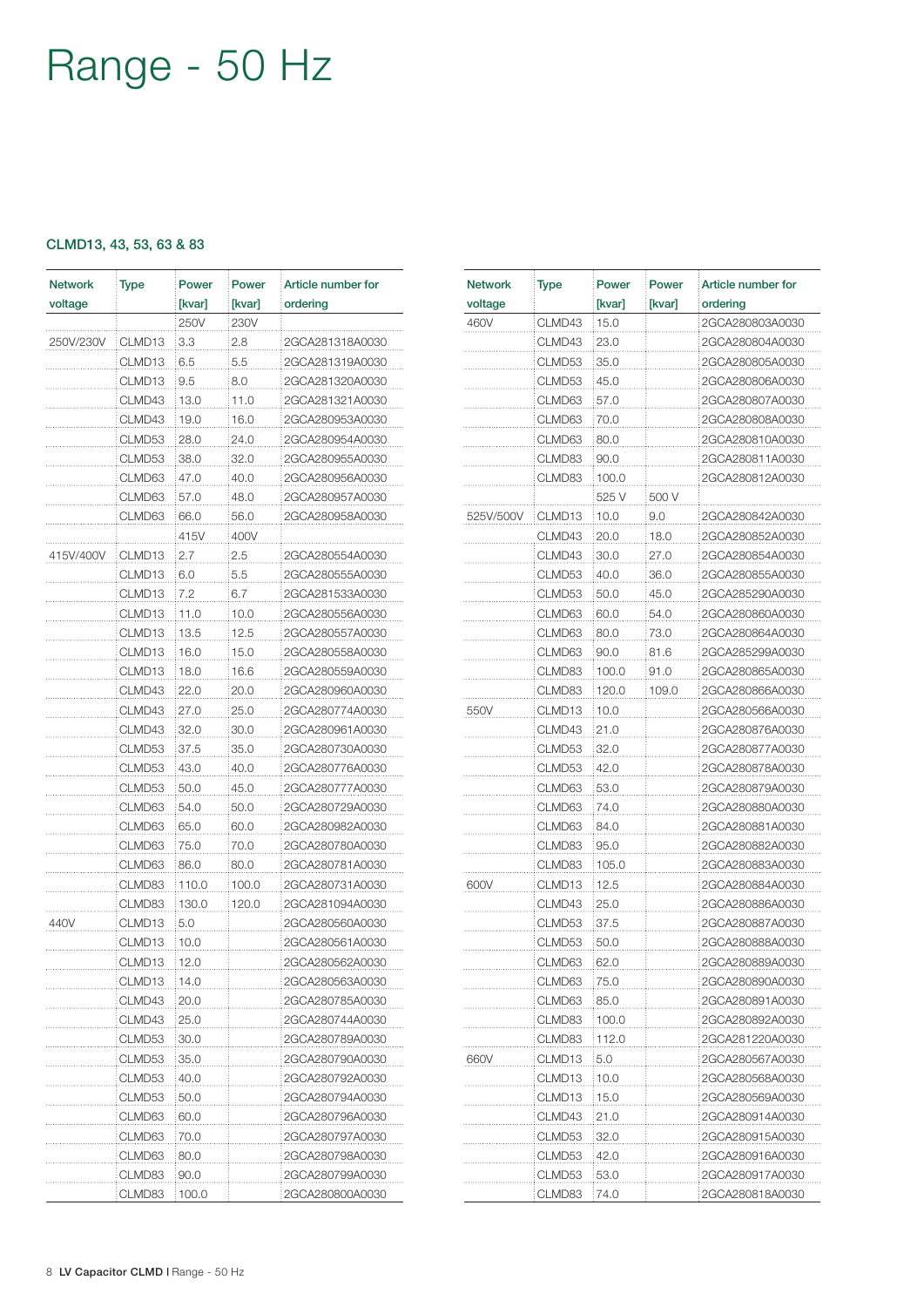### CLMD13, 43, 53, 63 & 83

| <b>Network</b> | Type               | Power  | Power         | Article number for |
|----------------|--------------------|--------|---------------|--------------------|
| voltage        |                    | [kvar] | <b>[kvar]</b> | ordering           |
| 660V           | CLMD83             | :85.0  |               | 2GCA280819A0030    |
|                | CLMD83             | 105.0  |               | 2GCA280920A0030    |
| 690V           | CLMD <sub>13</sub> | :5.0   |               | 2GCA280570A0030    |
|                | CLMD <sub>13</sub> | 10.0   |               | 2GCA280571A0030    |
|                | CLMD13             | 15.0   |               | 2GCA280572A0030    |

(1) Associated reactor (%): value of the detuned reactor to be combined with the capacitor unit. Reactors are not provided.

(2) Power (kvar): net reactive power output in combination with the associated reactor.

Please consult us for other ratings, single phase units, outdoor executions.

| <b>Network</b> | Associated            | Power [kvar] <sup>(2)</sup> | Article number for |  |
|----------------|-----------------------|-----------------------------|--------------------|--|
| voltage        | reactor $(\% )$ $(1)$ |                             | ordering           |  |
| 230V           |                       | 6.3                         | 2GCA289064A0030    |  |
|                |                       | 10.0                        | 2GCA289065A0030    |  |
|                |                       | 12.5                        | 2GCA289066A0030    |  |
| 400V           |                       | 5.0                         | 2GCA289067A0030    |  |
|                |                       | 10.0                        | 2GCA289068A0030    |  |
|                |                       | 12.5                        | 2GCA289069A0030    |  |
|                |                       | 15.0                        | 2GCA289070A0030    |  |
|                |                       | 20.0                        | 2GCA289071A0030    |  |
|                |                       | 25.0                        | 2GCA289072A0030    |  |
|                | 5.67                  | 12.5                        | 2GCA289078A0030    |  |
|                | 5.67                  | 25.0                        | 2GCA289079A0030    |  |
|                | 7.0                   | 12.5                        | 2GCA289078A0030    |  |
|                | 7.0                   | 25.0                        | 2GCA289079A0030    |  |
|                | 12.5                  | 12.5                        | 2GCA289080A0030    |  |
|                | 12.5                  | 25.0                        | 2GCA289081A0030    |  |
| 415V           |                       | 10.0                        | 2GCA289073A0030    |  |
|                |                       | 12.5                        | 2GCA289074A0030    |  |
|                |                       | 15.0                        | 2GCA289075A0030    |  |
|                |                       | 20.0                        | 2GCA289076A0030    |  |
|                |                       | 25.0                        | 2GCA289077A0030    |  |
|                | 5.67                  | 12.5                        | 2GCA289080A0030    |  |
|                | 5.67                  | 25.0                        | 2GCA289084A0030    |  |
|                |                       |                             |                    |  |
|                | 7.0                   | 12.5                        | 2GCA289080A0030    |  |
|                | 7.0                   | 25.0                        | 2GCA289081A0030    |  |
|                | 12.5                  | 12.5                        | 2GCA289082A0030    |  |
| 525V           |                       | 10.0                        | 2GCA289084A0030    |  |
|                |                       | 12.5                        | 2GCA289085A0030    |  |
|                |                       | 20.0                        | 2GCA289086A0030    |  |
|                |                       | 25.0                        | 2GCA289087A0030    |  |
|                | 5.67                  | 12.5                        | 2GCA289088A0030    |  |
|                | 7.0                   | 12.5                        | 2GCA289088A0030    |  |
|                | 12.5                  | 12.5                        | 2GCA289092A0030    |  |
|                | 12.5                  | 16.7                        | 2GCA289094A0030    |  |
| 690V           |                       | 10.0                        | 2GCA289090A0030    |  |
|                |                       | 12.5                        | 2GCA289091A0030    |  |
|                |                       | 20.0                        | 2GCA289093A0030    |  |
|                |                       | 25.0                        | 2GCA289094A0030    |  |
|                | 5.67                  | 12.5                        | 2GCA289095A0030    |  |
|                | 5.67                  | 25.0                        | 2GCA289096A0030    |  |
|                | 7.0                   | 12.5                        | 2GCA289095A0030    |  |
|                | 7.0                   | 25.0                        | 2GCA289096A0030    |  |
|                | 12.5                  | 12.5                        | 2GCA289097A0030    |  |
|                | 12.5                  | 25.0                        | 2GCA289098A0030    |  |

CLMD33S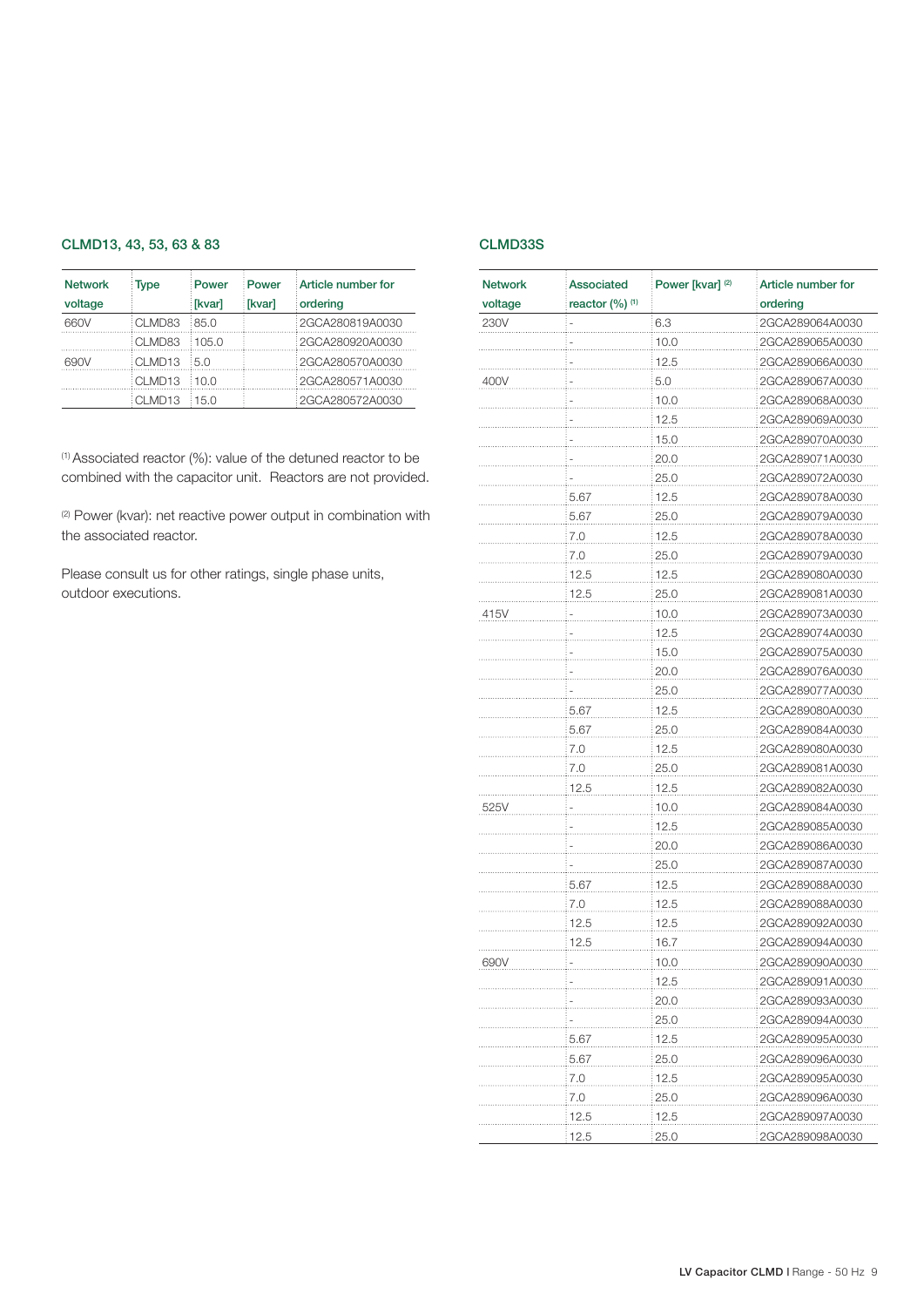### Range - 60 Hz

### CLMD13, 43, 53, 63 & 83

| <b>Network</b> | <b>Type</b> | Power  | Power  | Article number for |
|----------------|-------------|--------|--------|--------------------|
| voltage        |             | [kvar] | [kvar] | ordering           |
|                |             | 260 V  | 240 V  |                    |
| 260V/240V      | CLMD13      | 3.5    | 3.0    | 2GCA281322A0030    |
|                | CLMD13      | 5.0    | 4.2    | 2GCA281323A0030    |
|                | CLMD13      | 7.0    | 6.0    | 2GCA281324A0030    |
|                | CLMD13      | 12.0   | 10.0   | 2GCA281325A0030    |
|                | CLMD43      | 17.0   | 15.0   | 2GCA280964A0030    |
|                | CLMD53      | 25.0   | 21.0   | 2GCA280965A0030    |
|                | CLMD53      | 29.0   | 25.0   | 2GCA281327A0030    |
|                | CLMD53      | 36.0   | 31.0   | 2GCA280966A0030    |
|                | CLMD63      | 50.0   | 43.0   | 2GCA280967A0030    |
|                | CLMD63      | 60.0   | 51.0   | 2GCA280968A0030    |
|                | CLMD63      | 74.0   | 63.0   | 2GCA280969A0030    |
|                |             | 415 V  | 400 V  |                    |
| 415V/400V      | CLMD13      | 4.5    | 4.2    | 2GCA281328A0030    |
|                | CLMD13      | 6.5    | 6.0    | 2GCA281329A0030    |
|                | CLMD13      | 8.6    | 8.0    | 2GCA281330A0030    |
|                | CLMD13      | 13.0   | 12.0   | 2GCA281331A0030    |
|                | CLMD13      | 16.0   | 15.0   | 2GCA281332A0030    |
|                | CLMD13      | 18.0   | 16.7   | 2GCA281333A0030    |
|                | CLMD43      | 26.0   | 25.0   | 2GCA281334A0030    |
|                | CLMD53      | 32.0   | 30.0   | 2GCA281335A0030    |
|                | CLMD53      | 37.5   | 35.0   | 2GCA281341A0030    |
|                | CLMD63      | 43.0   | 40.0   | 2GCA281342A0030    |
|                | CLMD63      | 48.0   | 45.0   | 2GCA281343A0030    |
|                | CLMD63      | 54.0   | 50.0   | 2GCA281344A0030    |
|                | CLMD63      | 65.0   | 60.0   | 2GCA281345A0030    |
|                | CLMD83      | 75.0   | 70.0   | 2GCA281346A0030    |
|                | CLMD83      | 90.0   | 85.0   | 2GCA281347A0030    |
|                | CLMD83      | 105.0  | 100.0  | 2GCA281348A0030    |
| 460V           | CLMD13      | 9.0    |        | 2GCA281123A0030    |
|                | CLMD13      | 14.0   |        | 2GCA281119A0030    |
|                | CLMD43      | 18.0   |        | 2GCA280815A0030    |
|                | CLMD43      | 27.5   |        | 2GCA280817A0030    |
|                | CLMD53      | 32.0   |        | 2GCA280818A0030    |
|                | CLMD53      | 40.0   |        | 2GCA280819A0030    |
|                | CLMD63      | 55.0   |        | 2GCA280820A0030    |
|                | CLMD83      | 70.0   |        | 2GCA280822A0030    |
|                | CLMD83      | 80.0   |        | 2GCA280823A0030    |
|                | CLMD83      | 95.0   |        | 2GCA280824A0030    |
|                | CLMD83      | 110.0  |        | 2GCA280825A0030    |

Please consult us for other ratings, single phase units, outdoor executions.

| Network   | <b>Type</b>        | Power  | <b>Power</b> | Article number for |
|-----------|--------------------|--------|--------------|--------------------|
| voltage   |                    | [kvar] | [kvar]       | ordering           |
| 480V      | CLMD13             | 10.0   |              | 2GCA281118A0030    |
|           | CLMD13             | 15.0   |              | 2GCA281120A0030    |
|           | CLMD43             | 20.0   |              | 2GCA280826A0030    |
|           | CLMD43             | 25.0   |              | 2GCA280827A0030    |
|           | CLMD53             | 30.0   |              | 2GCA280828A0030    |
|           | CLMD53             | 35.0   |              | 2GCA280829A0030    |
|           | CLMD63             | 40.0   |              | 2GCA280830A0030    |
|           | CLMD63             | 45.0   |              | 2GCA280831A0030    |
|           | CLMD63             | 50.0   |              | 2GCA281541A0030    |
|           | CLMD63             | 60.0   |              | 2GCA280833A0030    |
|           | CLMD83             | 70.0   |              | 2GCA280834A0030    |
|           | CLMD83             | 75.0   |              | 2GCA280835A0030    |
|           | CLMD83             | 80.0   |              | 2GCA280836A0030    |
|           | CLMD83             | 90.0   |              | 2GCA280837A0030    |
|           | CLMD83             | 100.0  |              | 2GCA280963A0030    |
|           |                    | 525 V  | 500 V        |                    |
| 525V/500V | CLMD <sub>13</sub> | 12.0   | 11.0         | 2GCA280867A0030    |
|           | CLMD43             | 24.0   | 22.0         | 2GCA280868A0030    |
|           | CLMD53             | 36.0   | 33.0         | 2GCA280869A0030    |
|           | CLMD53             | 48.0   | 44.0         | 2GCA280870A0030    |
|           | CLMD63             | 60.0   | 54.0         | 2GCA280871A0030    |
|           | CLMD63             | 72.0   | 65.0         | 2GCA280872A0030    |
|           | CLMD63             | 84.0   | 76.0         | 2GCA285298A0030    |
|           | CLMD83             | 96.0   | 87.0         | 2GCA280873A0030    |
|           | CLMD83             | 120.0  | 108.8        | 2GCA285400A0030    |
| 600V      | CLMD13             | 10.0   |              | 2GCA280898A0030    |
|           | CLMD13             | 15.0   |              | 2GCA280899A0030    |
|           | CLMD43             | 20.0   |              | 2GCA280900A0030    |
|           | CLMD43             | 25.0   |              | 2GCA280901A0030    |
|           | CLMD53             | 30.0   |              | 2GCA280902A0030    |
|           | CLMD53             | 35.0   |              | 2GCA280903A0030    |
|           | CLMD53             | 40.0   |              | 2GCA280904A0030    |
|           | CLMD53             | 50.0   |              | 2GCA280906A0030    |
|           |                    |        |              |                    |
|           | CLMD63             | 60.0   |              | 2GCA280907A0030    |
|           | CLMD83             | 70.0   |              | 2GCA280908A0030    |
|           | CLMD83             | 80.0   |              | 2GCA280910A0030    |
|           | CLMD83             | 90.0   |              | 2GCA280911A0030    |
|           | CLMD83             | 100.0  |              | 2GCA280912A0030    |
| 660V      | CLMD13             | 12.5   |              | 2GCA280921A0030    |
|           | CLMD43             | 25.0   |              | 2GCA280922A0030    |
|           | CLMD53             | 38.0   |              | 2GCA280923A0030    |
|           | CLMD63             | 50.0   |              | 2GCA280924A0030    |
|           | CLMD63             | 63.0   |              | 2GCA280925A0030    |
|           | CLMD83             | 75.0   |              | 2GCA280926A0030    |
|           | CLMD83             | 88.0   |              | 2GCA280827A0030    |
|           | CLMD83             | 100.0  |              | 2GCA280828A0030    |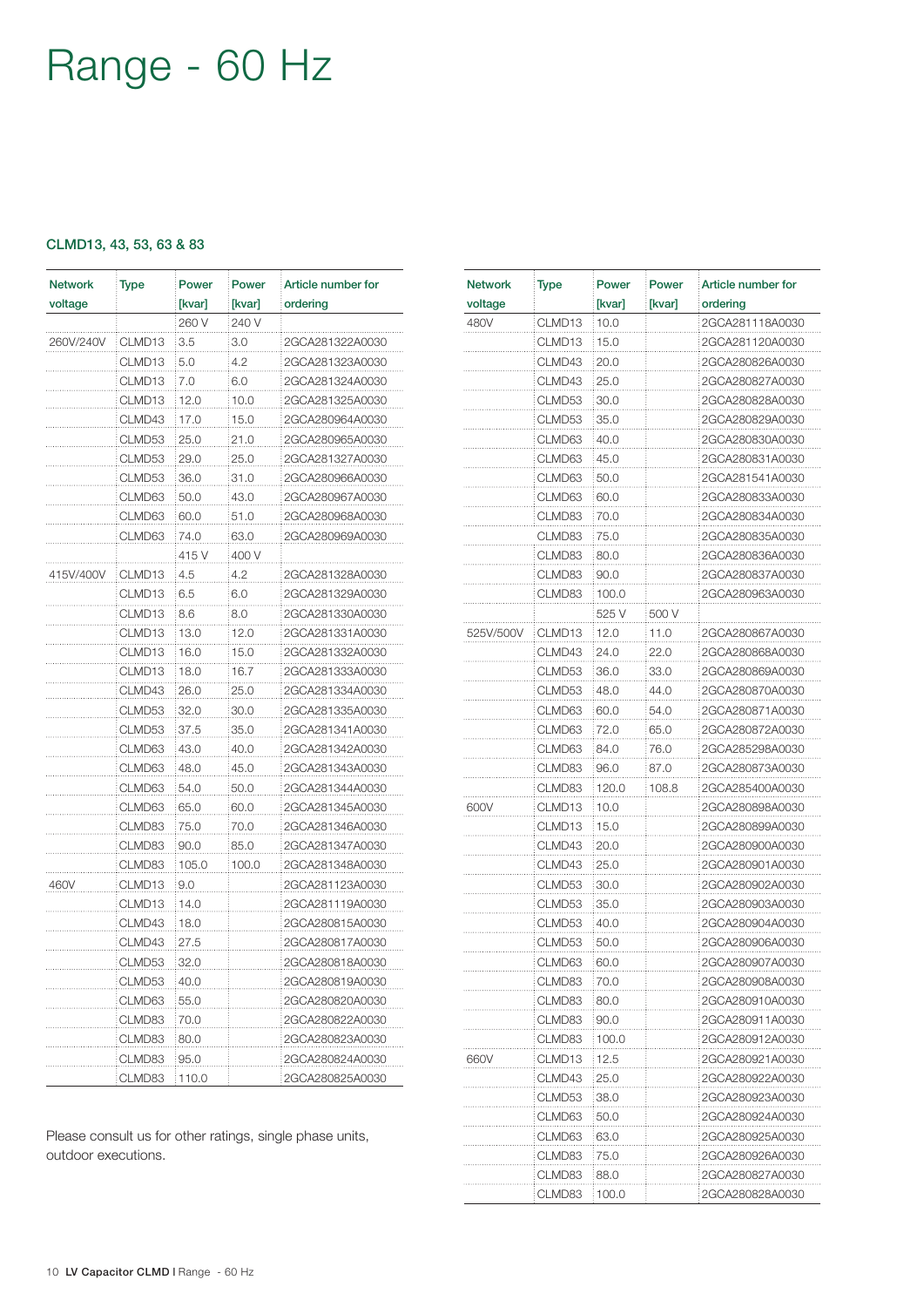### CLMD33S

| <b>Network</b><br><b>Associated</b><br>voltage<br>reactor $(\% )$ $(1)$ |      | Power [kvar] <sup>(2)</sup> | Article number for<br>ordering |
|-------------------------------------------------------------------------|------|-----------------------------|--------------------------------|
| 220V                                                                    |      | 6.3                         | 2GCA289103A0030                |
|                                                                         |      | 10.0                        | 2GCA289105A0030                |
|                                                                         |      | 12.5                        | 2GCA289106A0030                |
| 240V                                                                    |      | 6.3                         | 2GCA289099A0030                |
|                                                                         |      | 10.0                        | 2GCA289100A0030                |
|                                                                         |      | 12.5                        | 2GCA289102A0030                |
|                                                                         | 6.0  | 6.3                         | 2GCA289102A0030                |
|                                                                         | 6.0  | 12.5                        | 2GCA289105A0030                |
|                                                                         | 6.0  | 16.7                        | 2GCA289107A0030                |
|                                                                         | 7.0  | 6.3                         | 2GCA289102A0030                |
|                                                                         | 7.0  | 12.5                        | 2GCA289105A0030                |
|                                                                         |      |                             |                                |
|                                                                         | 7.0  | 16.7                        | 2GCA289107A0030                |
|                                                                         | 12.5 | 6.3                         | 2GCA289108A0030                |
|                                                                         | 12.5 | 12.5                        | 2GCA289109A0030                |
| 380V                                                                    |      | 10.0                        | 2GCA289073A0030                |
|                                                                         |      | 12.5                        | 2GCA289074A0030                |
|                                                                         |      | 15.0                        | 2GCA289075A0030                |
|                                                                         |      | 20.0                        | 2GCA289076A0030                |
|                                                                         |      | 25.0                        | 2GCA289077A0030                |
|                                                                         | 6.0  | 12.5                        | 2GCA289110A0030                |
|                                                                         | 6.0  | 25.0                        | 2GCA289111A0030                |
|                                                                         | 7.0  | 12.5                        | 2GCA289110A0030                |
|                                                                         | 7.0  | 25.0                        | 2GCA289111A0030                |
|                                                                         | 12.5 | 12.5                        | 2GCA289082A0030                |
| 440V                                                                    |      | 8.4                         | 2GCA289115A0030                |
|                                                                         |      | 10.5                        | 2GCA289116A0030                |
|                                                                         |      | 12.5                        | 2GCA289117A0030                |
|                                                                         |      | 16.7                        | 2GCA289118A0030                |
|                                                                         |      | 21.0                        | 2GCA289119A0030                |
|                                                                         |      | 25.0                        | 2GCA289114A0030                |
| 480V                                                                    |      | 10.0                        | 2GCA289115A0030                |
|                                                                         |      | 12.5                        | 2GCA289116A0030                |
|                                                                         |      | 15.0                        | 2GCA289117A0030                |
|                                                                         |      |                             | 2GCA289118A0030                |
|                                                                         |      | 20.0                        |                                |
|                                                                         |      | 25.0                        | 2GCA289119A0030                |
|                                                                         | 6.0  | 12.5                        | 2GCA289088A0030                |
|                                                                         | 7.0  | 12.5                        | 2GCA289088A0030                |
|                                                                         | 12.5 | 12.5                        | 2GCA289120A0030                |
| 600V                                                                    |      | 10.0                        | 2GCA289122A0030                |
|                                                                         |      | 12.5                        | 2GCA289123A0030                |
|                                                                         |      | 20.0                        | 2GCA289124A0030                |
|                                                                         |      | 25.0                        | 2GCA289125A0030                |
|                                                                         | 6.0  | 12.5                        | 2GCA289126A0030                |
|                                                                         | 6.0  | 25.0                        | 2GCA289127A0030                |
|                                                                         | 7.0  | 12.5                        | 2GCA289126A0030                |
|                                                                         | 7.0  | 25.0                        | 2GCA289127A0030                |
|                                                                         | 12.5 | 12.5                        | 2GCA289128A0030                |
|                                                                         | 12.5 | 25.0                        | 2GCA289295A0030                |

(1) Associated reactor (%): value of the detuned reactor to be combined with the capacitor unit. Reactors are not provided.

(2) Power (kvar): net reactive power output in combination with the associated reactor.

Please consult us for other ratings, single phase units, outdoor executions.